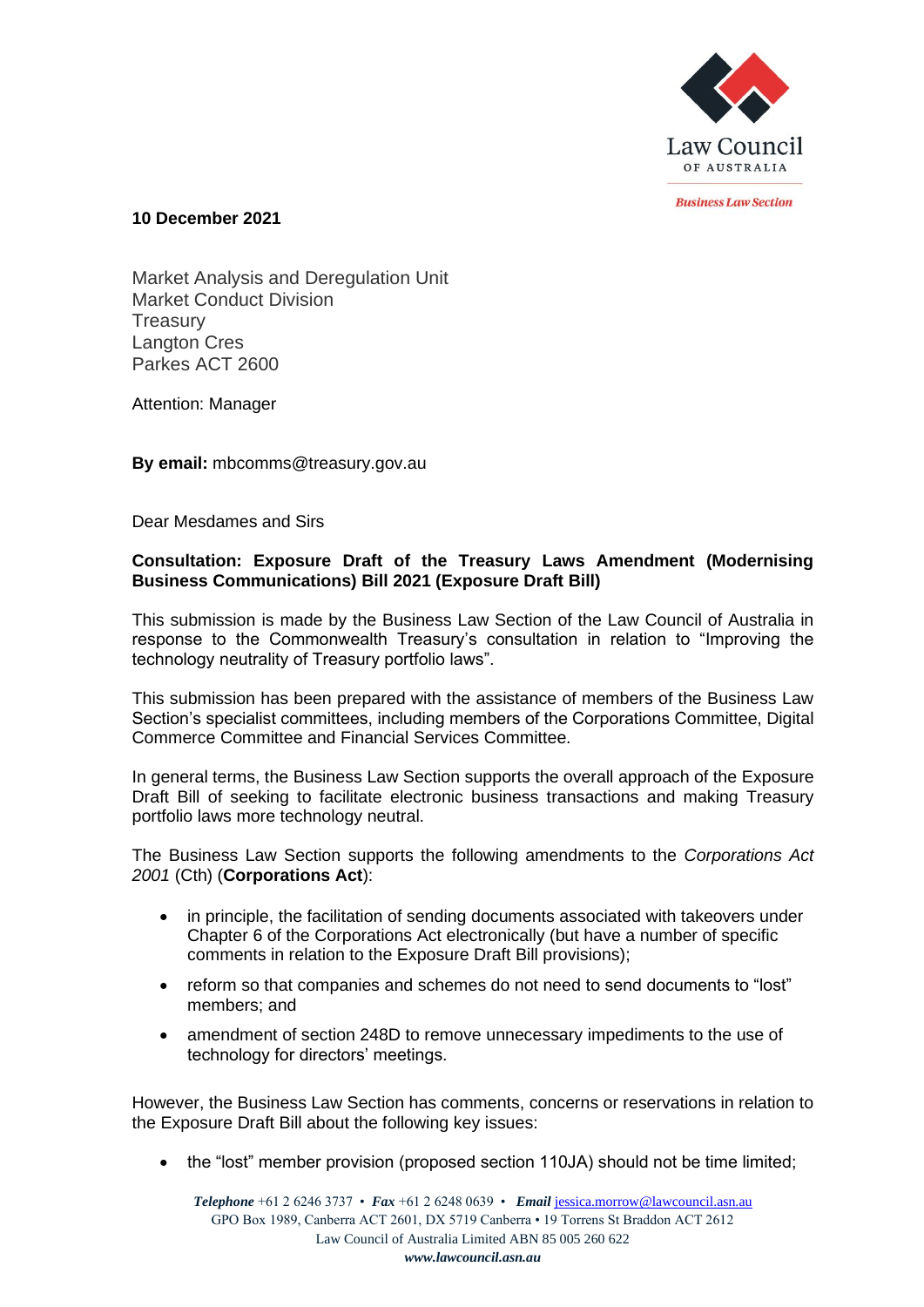- the reference to addresses "known" to the sender in proposed section 110JA should be clarified so that only addresses provided by the member for the purposes of communication relating to the securities held by that member need to be considered;
- electronic addresses given to a bidder should be available for use by the bidder for any purpose in connection with the takeover bid, not just for documents required by Chapter 6 to be sent to members;
- there should be an explicit link between the electronic addresses given to a bidder under section 641 and the service rules in section 648C so that sending a document to the electronic address provided by the target is taken to be good service;
- there should be a specific and prescriptive time of service rule for the purposes of Chapter 6 (and mirrored for Chapter 6A) for electronic communications due to the importance of certainty to the validity of certain takeover bid steps;
- the proposed provision for sending hard copy documents after a "bounce back" from an electronic communication should be omitted or revised to provide a more reasonable time limit – and a document should be expressly deemed to be served despite the "bounce back"; and
- the expression used to replace newspaper public notices is of uncertain application and may give rise to difficulties in practice.

Annexed to this letter is a table setting out more detailed comments and submissions in relation to certain provisions of the Exposure Draft Bill.

For further information or if you would like to discuss any aspect of this submission, please contact John Keeves, Member of the Executive of the Business Law Section [john.keeves@jws.com.au](mailto:john.keeves@jws.com.au) 0419 039 019.

Yours faithfully

**Philip Argy Chairman, Business Law Section**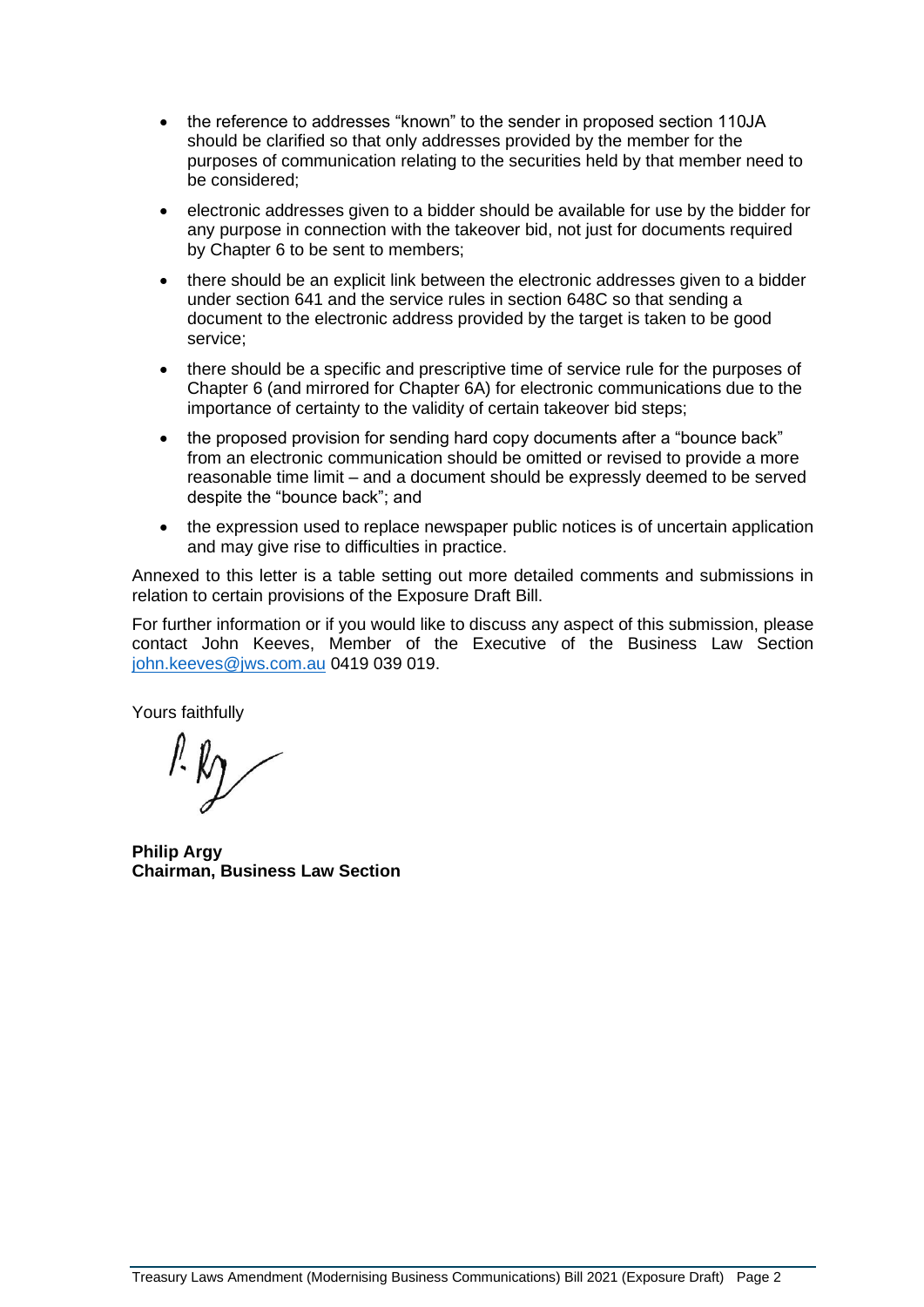| #  | <b>Provision</b>                                                          | <b>Description</b>                                                                                                                                                                                                                                                                                                                                                                                                                                                                                                                                                                                                                                                                                                                                                                                                                              | <b>Submission</b>                                                                                                                                                                                                                                                                                                                                                                                                                                                                                                                                                                                                                                                                                                                                                                                                                                                                                                                                                                                                                            |  |
|----|---------------------------------------------------------------------------|-------------------------------------------------------------------------------------------------------------------------------------------------------------------------------------------------------------------------------------------------------------------------------------------------------------------------------------------------------------------------------------------------------------------------------------------------------------------------------------------------------------------------------------------------------------------------------------------------------------------------------------------------------------------------------------------------------------------------------------------------------------------------------------------------------------------------------------------------|----------------------------------------------------------------------------------------------------------------------------------------------------------------------------------------------------------------------------------------------------------------------------------------------------------------------------------------------------------------------------------------------------------------------------------------------------------------------------------------------------------------------------------------------------------------------------------------------------------------------------------------------------------------------------------------------------------------------------------------------------------------------------------------------------------------------------------------------------------------------------------------------------------------------------------------------------------------------------------------------------------------------------------------------|--|
|    | Schedule 1 – Documents and meetings under the Corporations Act 2001 (Cth) |                                                                                                                                                                                                                                                                                                                                                                                                                                                                                                                                                                                                                                                                                                                                                                                                                                                 |                                                                                                                                                                                                                                                                                                                                                                                                                                                                                                                                                                                                                                                                                                                                                                                                                                                                                                                                                                                                                                              |  |
| 1. | 110JA                                                                     | Sender does not<br>need to send<br>document if<br>member<br>uncontactable                                                                                                                                                                                                                                                                                                                                                                                                                                                                                                                                                                                                                                                                                                                                                                       | We strongly support in principle a reform to allow a company or scheme, not to send documents to a<br>"lost" member. However, we have some concerns in relation to the structure of the proposed reform.                                                                                                                                                                                                                                                                                                                                                                                                                                                                                                                                                                                                                                                                                                                                                                                                                                     |  |
|    |                                                                           |                                                                                                                                                                                                                                                                                                                                                                                                                                                                                                                                                                                                                                                                                                                                                                                                                                                 | The timing under the draft provision is triggered in part by a reasonable belief of the sender. That is a<br>subjective matter with the usual attendant difficulties of proof (especially since it will require attribution<br>of a belief to a corporation at a particular point in time). This will make application of the provision in<br>practice difficult, because the ability to rely on the provisions will be wholly dependent on having acted<br>within a time limit that will be difficult to precisely define and establish.                                                                                                                                                                                                                                                                                                                                                                                                                                                                                                    |  |
|    |                                                                           | Moreover, in our submission, there is no real logic in imposing a time limit of 6 months after the 12<br>month period starts. That is, if the conditions are satisfied, the "relief" should be available at any time.                                                                                                                                                                                                                                                                                                                                                                                                                                                                                                                                                                                                                           |                                                                                                                                                                                                                                                                                                                                                                                                                                                                                                                                                                                                                                                                                                                                                                                                                                                                                                                                                                                                                                              |  |
|    |                                                                           | Further, it is not at all clear what "reasonable steps" to advise the recipient would mean here, if none<br>of the addresses is current and the sender has already tried using all available contact details. Does<br>the Government intend that a public notice should be published (as to which see below)? Or that the<br>Government gazette be utilised? There would be a benefit in providing more prescriptive guidance to<br>companies and schemes by providing easy to understand rules and applying a "bright line" test<br>wherever possible. This would be preferable, in this instance at least, to general principles that may<br>be uncertain until there are judicial pronouncements – which typically is expensive and takes many<br>years, and even longer until there is a definitive interpretation from an appellate court. |                                                                                                                                                                                                                                                                                                                                                                                                                                                                                                                                                                                                                                                                                                                                                                                                                                                                                                                                                                                                                                              |  |
|    |                                                                           |                                                                                                                                                                                                                                                                                                                                                                                                                                                                                                                                                                                                                                                                                                                                                                                                                                                 | In our submission, subsection $(4)$ would be better cast in the positive $-$ that a sender will have taken<br>reasonable steps if they have attempted to communicate using all available contact details.                                                                                                                                                                                                                                                                                                                                                                                                                                                                                                                                                                                                                                                                                                                                                                                                                                    |  |
|    |                                                                           |                                                                                                                                                                                                                                                                                                                                                                                                                                                                                                                                                                                                                                                                                                                                                                                                                                                 | Further, sections $110JA(3)(a)(ii)$ and $110JA(4)$ refer to electronic addresses "known to the sender".<br>Without some qualification, this is presumably not limited to those advised by the member to the<br>company or scheme for purposes connected with the shareholding or interest but would appear to<br>include any electronic address used by the member to communicate with the sender. For example,<br>"known to the sender" could include a mobile phone number given that electronic messages can be<br>sent to such a number, and perhaps even other messaging systems and apps. Also, would a bank,<br>insurer or telco (for example) have to consider all data provided by the member as a customer for this<br>purpose? Use of such addresses for purposes other than those for which they have been provided<br>might be an unintended and unwelcome obligation on the part of the company or scheme concerned.<br>There may also be difficulties with data matching on the basis of names only leading to confusion over |  |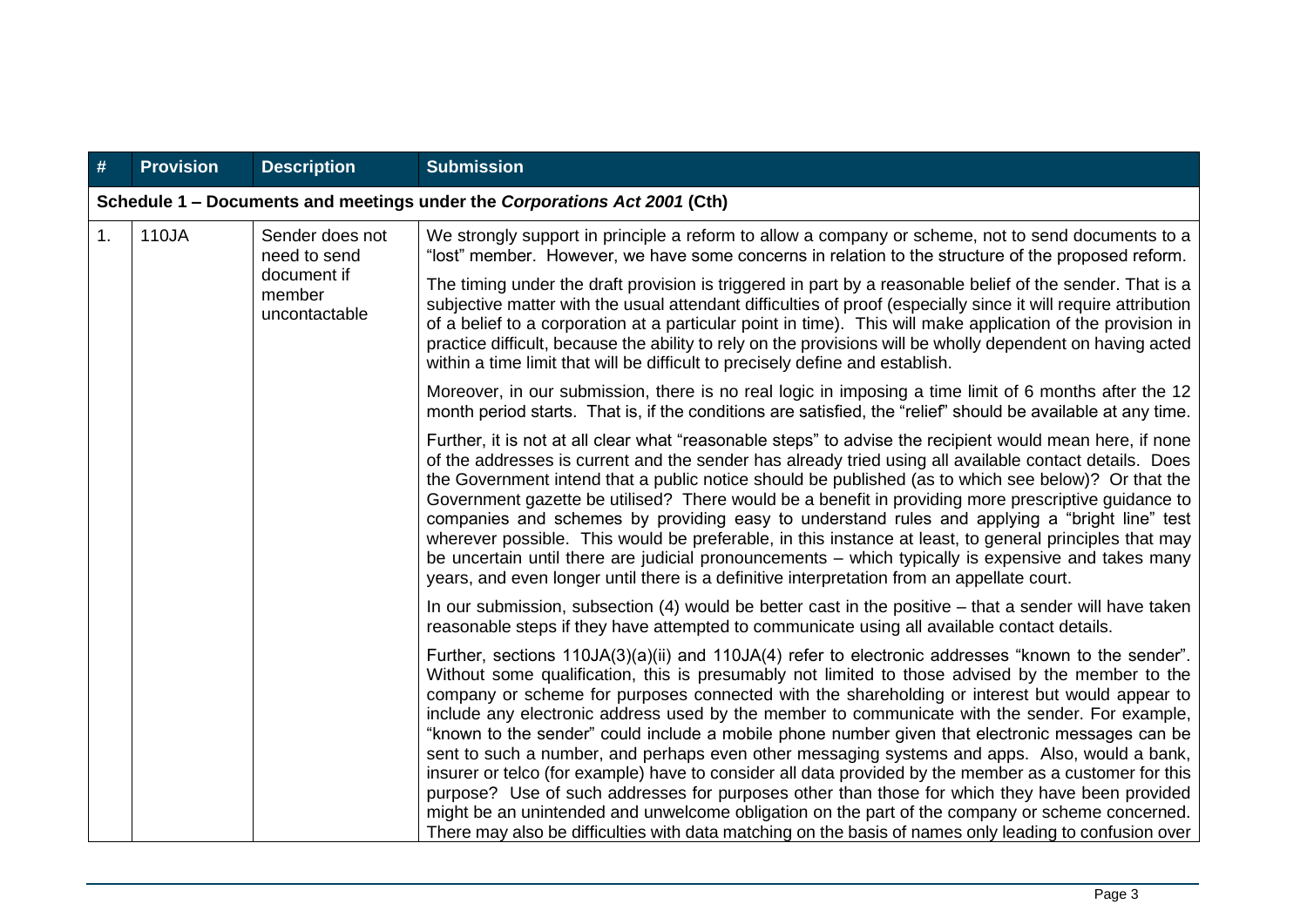| #                | <b>Provision</b>                   | <b>Description</b>                                                             | <b>Submission</b>                                                                                                                                                                                                                                                                                                                                                                                                                                                                                                                                                                  |
|------------------|------------------------------------|--------------------------------------------------------------------------------|------------------------------------------------------------------------------------------------------------------------------------------------------------------------------------------------------------------------------------------------------------------------------------------------------------------------------------------------------------------------------------------------------------------------------------------------------------------------------------------------------------------------------------------------------------------------------------|
|                  |                                    |                                                                                | the identity of members and conceivably leading to opportunities for fraud and identity theft, if an<br>address is mistakenly identified as that of a member.                                                                                                                                                                                                                                                                                                                                                                                                                      |
|                  |                                    |                                                                                | In our submission, there should be some delimitation of addresses "known" for this purpose, to those<br>provided by the member in connection with their membership for the purpose of communications, on<br>the basis that the fundamental assumption should be that a member is responsible for keeping their<br>address details up to date. However, if they do not do so, it should not be the company or scheme's,<br>obligation to manage the consequences of the member's failure.                                                                                           |
|                  |                                    |                                                                                | The same issue arises in relation to section 641(1)(aa).                                                                                                                                                                                                                                                                                                                                                                                                                                                                                                                           |
| 2.               | 248D                               | Use of technology<br>(by directors)                                            | We strongly support this proposed amendment, to remove unnecessary impediments to the use of<br>technology for directors' meetings. In 2021, the world of commerce has reached a point where a<br>directors' meeting using technology is completely mundane and any impediments to the use of such<br>technology should be removed.                                                                                                                                                                                                                                                |
|                  | <b>Chapter 6 and 6A Provisions</b> |                                                                                |                                                                                                                                                                                                                                                                                                                                                                                                                                                                                                                                                                                    |
| 3.               | 641(1)(a)                          | [Provision of<br>electronic<br>addresses and<br>election details to<br>bidder] | See our submission above in relation to item 1 concerning the expression "where the target knows".<br>We submit this expression should also be limited.                                                                                                                                                                                                                                                                                                                                                                                                                            |
| $\overline{4}$ . | 641A                               | Use or disclosure<br>of information<br>obtained from<br>target                 | This provision limits the use of electronic addresses for the purposes of sending a document or<br>complying with an obligation under Chapter 6 or 6A (and certain other provisions).                                                                                                                                                                                                                                                                                                                                                                                              |
|                  |                                    |                                                                                | We support in principle a limitation on use of electronic addresses but this provision should be<br>amended to enable electronic addresses to be used for any communications in connection with a<br>bid or compulsory acquisition, in the same way that physical addresses can be used by a bidder for<br>such a purpose, Such an approach would be consistent with the provisions of Chapter 2C dealing with<br>the use of information from registers generally, where communications relevant to the holding of the<br>interests concerned are permitted (see section 177(1A)). |
|                  |                                    |                                                                                | That is, sending communications to members electronically should be facilitated whether or not they<br>are required by Chapter 6 or 6A. For example, a supplementary bidder's statement for a listed company<br>or scheme does not need to be sent to members under section 647, but it is generally regarded as<br>better practice to do so.                                                                                                                                                                                                                                      |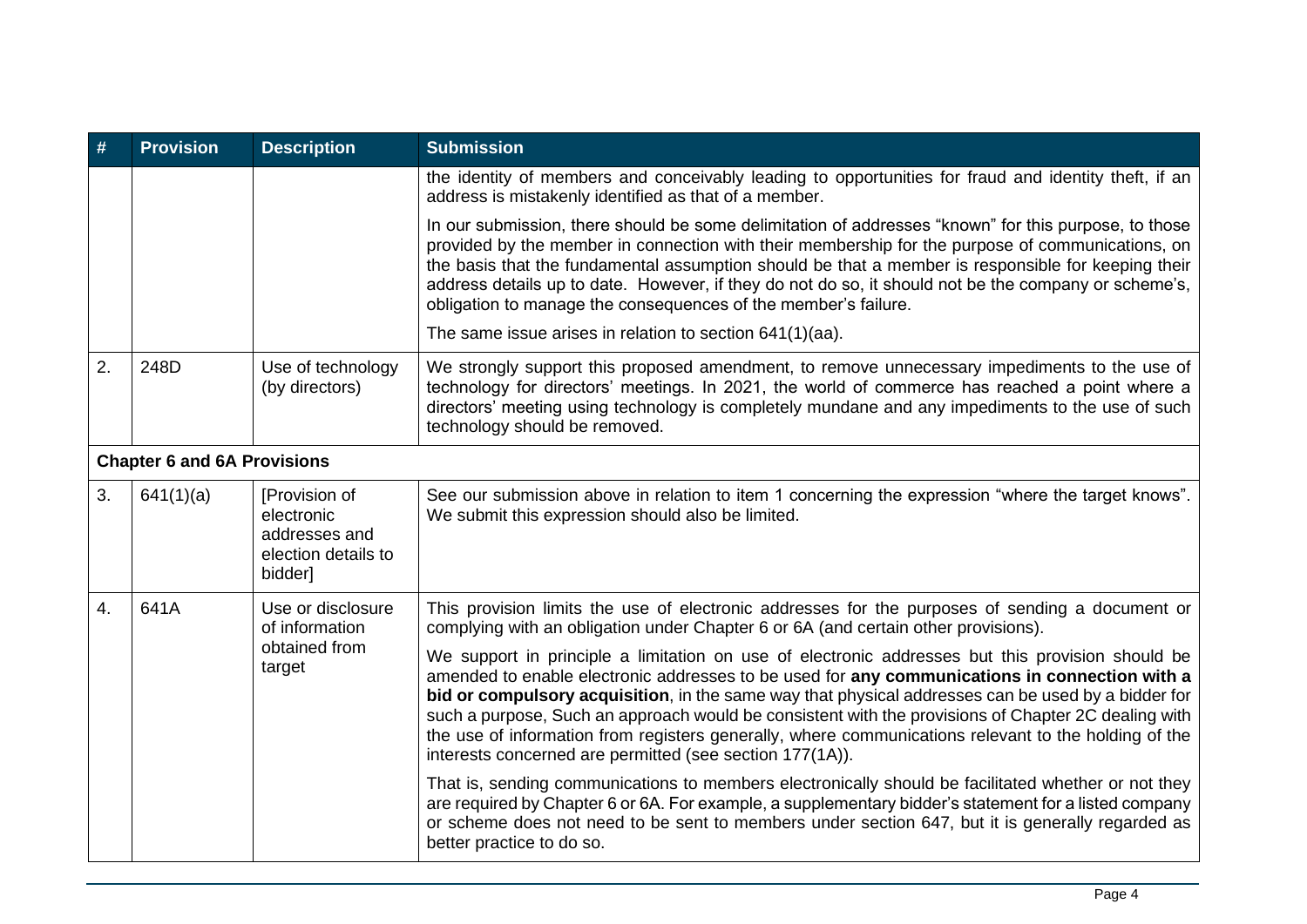| #  | <b>Provision</b> | <b>Description</b>                                            | <b>Submission</b>                                                                                                                                                                                                                                                                                                                                                                                                                                                                                                                       |
|----|------------------|---------------------------------------------------------------|-----------------------------------------------------------------------------------------------------------------------------------------------------------------------------------------------------------------------------------------------------------------------------------------------------------------------------------------------------------------------------------------------------------------------------------------------------------------------------------------------------------------------------------------|
|    |                  |                                                               | In our submission, this provision does not warrant being a civil penalty provision.                                                                                                                                                                                                                                                                                                                                                                                                                                                     |
|    |                  |                                                               | We suggest that a further exception be made to section 641A to allow information to be used or<br>disclosed where the member consents or the target company or scheme gives approval.                                                                                                                                                                                                                                                                                                                                                   |
| 5. | 648C and<br>669A | Sending<br>documents to<br>holders of<br>securities - general | There is no explicit link between the electronic address provided under section 641(1)(a) and the mode<br>of service under section 648C or 669A. That is, the provisions should expressly state that a document<br>is deemed to be sent by a bidder if it is sent to an electronic address obtained from the target under<br>section $641(1)(a)$ .                                                                                                                                                                                      |
|    |                  |                                                               | In particular, a document should be deemed to be sent if sent to such an address but "bounces back".<br>That should not be a risk for the bidder, given the fundamental importance of the validly of certain steps<br>in a takeover bid to the validity of the bid itself – the validity of certain steps is dependent on the<br>document being "sent" to all members (for example notices of variation under section 650D).                                                                                                            |
|    |                  |                                                               | A sender who receives a "bounce back" should practically be in no different position when compared<br>to a letter sent by post which has been "returned to sender". If the member has not kept their contact<br>details current, that should not be a risk or an additional responsibility borne by the bidder. To achieve<br>technology neutrality, the consequences for a sender in the case of a recipient failing to receive a<br>communication by post or electronically through no fault of the sender should be the same.        |
|    |                  |                                                               | In our submission, section 648C should confirm the generally accepted understanding of the basic<br>timing rule of Chapter 6 namely, that a document is sent (etc.) when it is despatched rather than when<br>it is received.                                                                                                                                                                                                                                                                                                           |
|    |                  |                                                               | In the Draft Explanatory Memorandum (Draft EM) (at [1.20]) it states that "the provisions also include<br>a new rule which states that an electronic communication is taken to have been sent when it is received<br>by the address", which is contrary to the long-standing market practice under Chapter 6 and not<br>explained. Under Chapter 6, the giving or sending of a notice is effected when the notice is posted not<br>when it is received.                                                                                 |
|    |                  |                                                               | The reference to section 105A in the note to section 648C(3) could actually confuse the position rather<br>than clarify.                                                                                                                                                                                                                                                                                                                                                                                                                |
|    |                  |                                                               | Indeed, there is very little helpful case law on the provision section 105A is modelled on – section 14<br>of the Electronic Transactions Act 1999 (Cth) (Electronic Transactions Act), and the reference to<br>section 105A may create uncertainty. It is possible that when section 105A is considered by a superior<br>court, the outcome could be unpredictable, partly because the key term "information system" is not<br>defined in the Corporations Act, in contrast to the Electronic Transactions Act (and although we submit |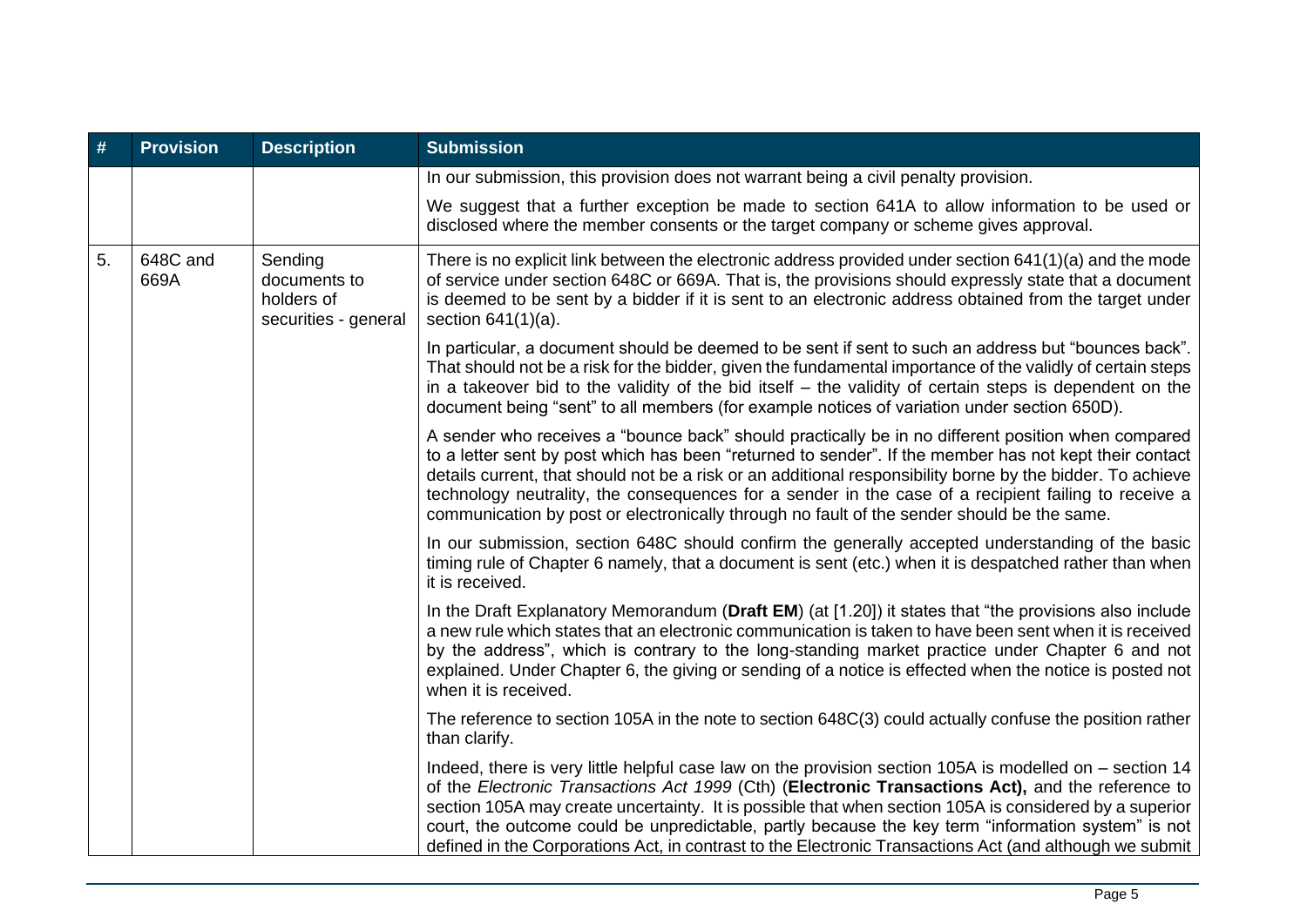| #  | <b>Provision</b>                    | <b>Description</b>                                                         | <b>Submission</b>                                                                                                                                                                                                                                                                                                                                                                                                                                                                                                                                               |
|----|-------------------------------------|----------------------------------------------------------------------------|-----------------------------------------------------------------------------------------------------------------------------------------------------------------------------------------------------------------------------------------------------------------------------------------------------------------------------------------------------------------------------------------------------------------------------------------------------------------------------------------------------------------------------------------------------------------|
|    |                                     |                                                                            | that a definition should be inserted, this will not entirely overcome the risk of confusion). One situation<br>would be emails sent by a sender to an address in the same domain: in this instance section 105A<br>would deem the message to be sent when it was received, rather than when sent. If an email was<br>sent to an "invalid" email address in the same domain, it would arguably not be taken to be received<br>because it would not be capable of being retrieved by the addressee at the addressee's nominated<br>address (see section 105A(4)). |
|    |                                     |                                                                            | In our submission, there should be a "stand alone" time of service provision for Chapter 6 (mirrored for<br>Chapter 6A) that makes it clear that "sent" means "sent" not "received" and that the sending of an<br>electronic communication by the bidder to an electronic address provided under section 641 by the<br>target is taken to be sent at the time the message is sent by the bidder i.e., when the sender presses<br>"send"                                                                                                                         |
|    |                                     |                                                                            | There is a strong policy reason for having a specific and prescriptive time of service rule for takeovers,<br>rather than relying on general provisions. This is because of the need for certainty and "bright line"<br>tests in relation to the completion and timing of key steps in a takeover bid or compulsory acquisition.<br>These considerations are not present or not present to the same degree in relation to other areas of<br>the Corporations Act.                                                                                               |
| 6. | 648C(4)(b)<br>and Reg<br>6.5.01A(3) | Sending<br>information<br>allowing access to<br>documents<br>("postcards") | While we support in principle the facilitation of sending "postcards" to make takeover documents<br>available, these provisions are too "hair trigger" and could invalidate the sending of a document for no<br>good reason, if any additional information is included in the postcard apart from very limited incidental<br>information.                                                                                                                                                                                                                       |
|    |                                     |                                                                            | The approach of the draft provisions is too prophylactic. For the reasons noted above, if documents<br>are not validly sent, there can be significant (and sometimes catastrophic) consequences for the<br>validity of the bid – but the members of the company or scheme concerned (rather than the bidder)<br>may actually suffer the consequences. In other words, the proposed measure could backfire and harm<br>the very people it is designed to protect.                                                                                                |
|    |                                     |                                                                            | The provisions go much further than the very reasonable purpose stated in the draft explanatory<br>statement for the draft regulation - to prohibit advertising or unrelated communications.                                                                                                                                                                                                                                                                                                                                                                    |
|    |                                     |                                                                            | In our submission, the misleading and deceptive conduct (etc) provisions of general application in the<br>Corporations Act should provide sufficient protection, along with the undoubted ability of the Takeovers<br>Panel to intervene in cases of misleading conduct with substantive effects on a takeover bid.                                                                                                                                                                                                                                             |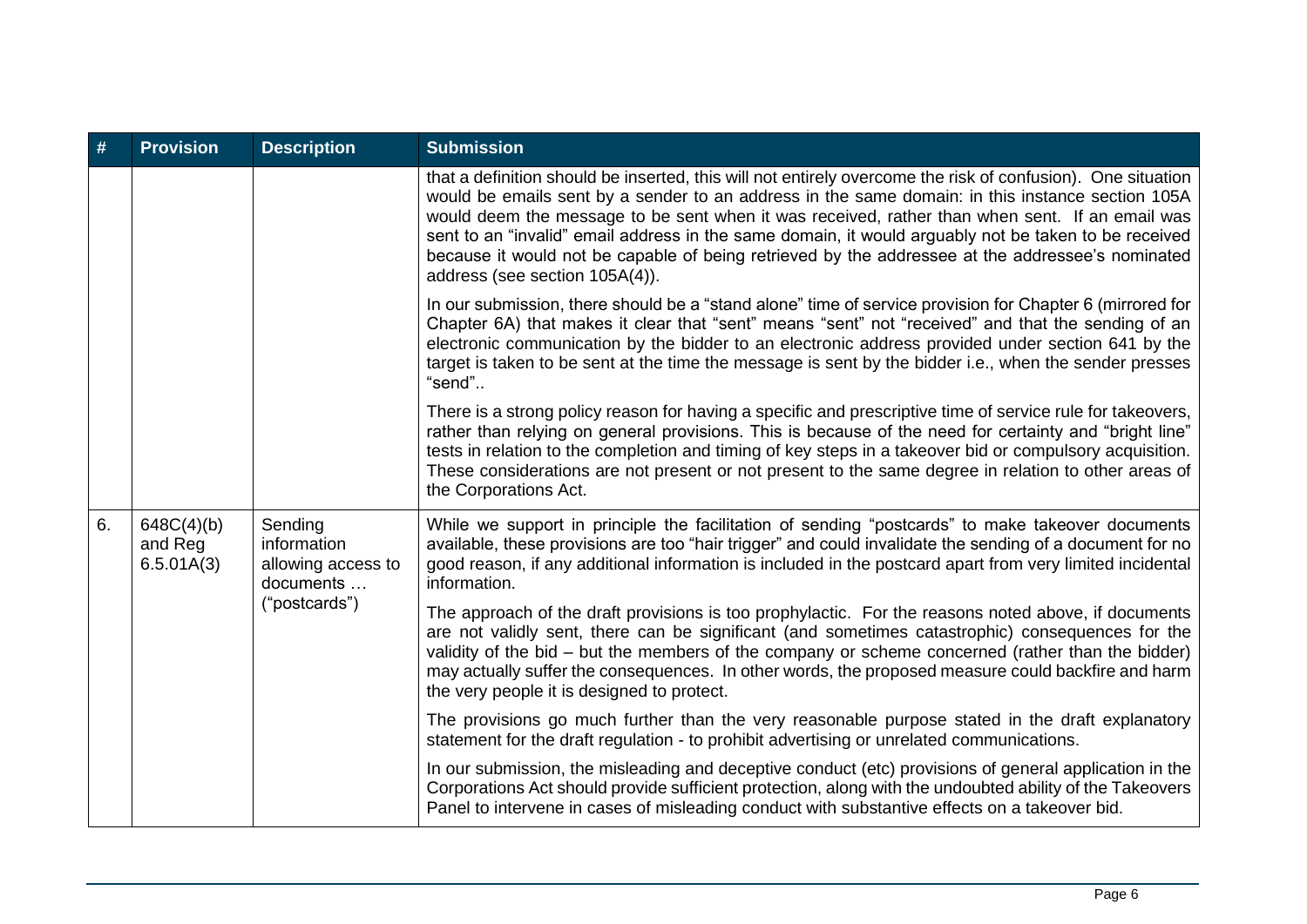| #                | <b>Provision</b>                                      | <b>Description</b>                                                                                                                            | <b>Submission</b>                                                                                                                                                                                                                                                                                                                                                                                                                                                                                                                                                                                                                                                                                                                                                                   |
|------------------|-------------------------------------------------------|-----------------------------------------------------------------------------------------------------------------------------------------------|-------------------------------------------------------------------------------------------------------------------------------------------------------------------------------------------------------------------------------------------------------------------------------------------------------------------------------------------------------------------------------------------------------------------------------------------------------------------------------------------------------------------------------------------------------------------------------------------------------------------------------------------------------------------------------------------------------------------------------------------------------------------------------------|
|                  |                                                       |                                                                                                                                               | However, if the provisions were to be retained, the policy objective of the proposed measure could be<br>achieved by simply prohibiting the unwanted conduct, without the provision deeming a breach to cause<br>invalidity.                                                                                                                                                                                                                                                                                                                                                                                                                                                                                                                                                        |
| $\overline{7}$ . | 648CA and<br>669B                                     | Sending<br>documents to<br>holders of<br>securities $-$<br>subsequent<br>sending of<br>document or<br>information in<br>physical form         | In our submission, these provisions should be omitted. If a target member does not maintain the<br>nominated electronic address, that should not be a risk for the bidder.                                                                                                                                                                                                                                                                                                                                                                                                                                                                                                                                                                                                          |
|                  |                                                       |                                                                                                                                               | At a minimum, the provisions should simply be an obligation on the part of the bidder to send an<br>alternative form of document, but not within 3 days (merely allowing for collation, printing and postage<br>could take more than 3 days for a company or scheme of any size) and not resulting in a strict liability<br>offence.                                                                                                                                                                                                                                                                                                                                                                                                                                                |
|                  |                                                       |                                                                                                                                               | In our submission, where the target member has failed to maintain their electronic address, resulting<br>in a "bounce back", the bidder should not be at risk of committing a strict liability offence simply because<br>it fails to send an alternative form of document. There is no corresponding obligation on the part of a<br>sender who has had its letter sent by post returned to do anything further.                                                                                                                                                                                                                                                                                                                                                                     |
| 8.               | 110C(3)(d),<br>641A(1)(d)<br>and<br>648CB(3)          | [Coverage of<br>provisions beyond<br>documents<br>"required or<br>permitted" by Ch 6<br>or for complying<br>with an obligation<br>under Ch 6] | The drafting of these provisions would not facilitate sending documents that are not required or<br>expressly permitted to be sent under Chapter 6, for example supplementary bidder's statements<br>(sections 643 and 647 do not require or permit them to be sent for listed targets).                                                                                                                                                                                                                                                                                                                                                                                                                                                                                            |
|                  |                                                       |                                                                                                                                               | Sending supplementary bidder's statements and other takeover communications to members of a<br>company or scheme electronically should be encouraged.                                                                                                                                                                                                                                                                                                                                                                                                                                                                                                                                                                                                                               |
|                  |                                                       |                                                                                                                                               | These provisions should allow for sending of all documents in connection with a takeover bid under<br>Chapter 6.                                                                                                                                                                                                                                                                                                                                                                                                                                                                                                                                                                                                                                                                    |
| 9.               | Other<br>possible<br>amendments<br>to Ch <sub>6</sub> |                                                                                                                                               | In our submission, consistent with the facilitating business transactions and "cutting red tape"<br>philosophy of the Modernising Business Communications reform agenda, section 650D should be<br>simplified so that a notice of variation of a takeover does not need to be sent to target members to be<br>valid (that is section 650D(1)(c) should be deleted). Target shareholders will effectively have notice of<br>the variation through the ASX company announcements platform for listed targets. This amendment<br>would mean that bidders did not need to print notices of variation in advance in order to have the ability<br>to, for example, extend or increase an offer should it decide to do so, meaning that it is common for<br>unused documents to be pulped. |
|                  |                                                       |                                                                                                                                               | This approach would be consistent with the supplementary bidder's statement regime in section 643<br>(which does not require supplementary bidder's statements to be sent to target members in the case<br>of listed entities) as well as other provisions requiring notices from bidders such as sections 630 and                                                                                                                                                                                                                                                                                                                                                                                                                                                                  |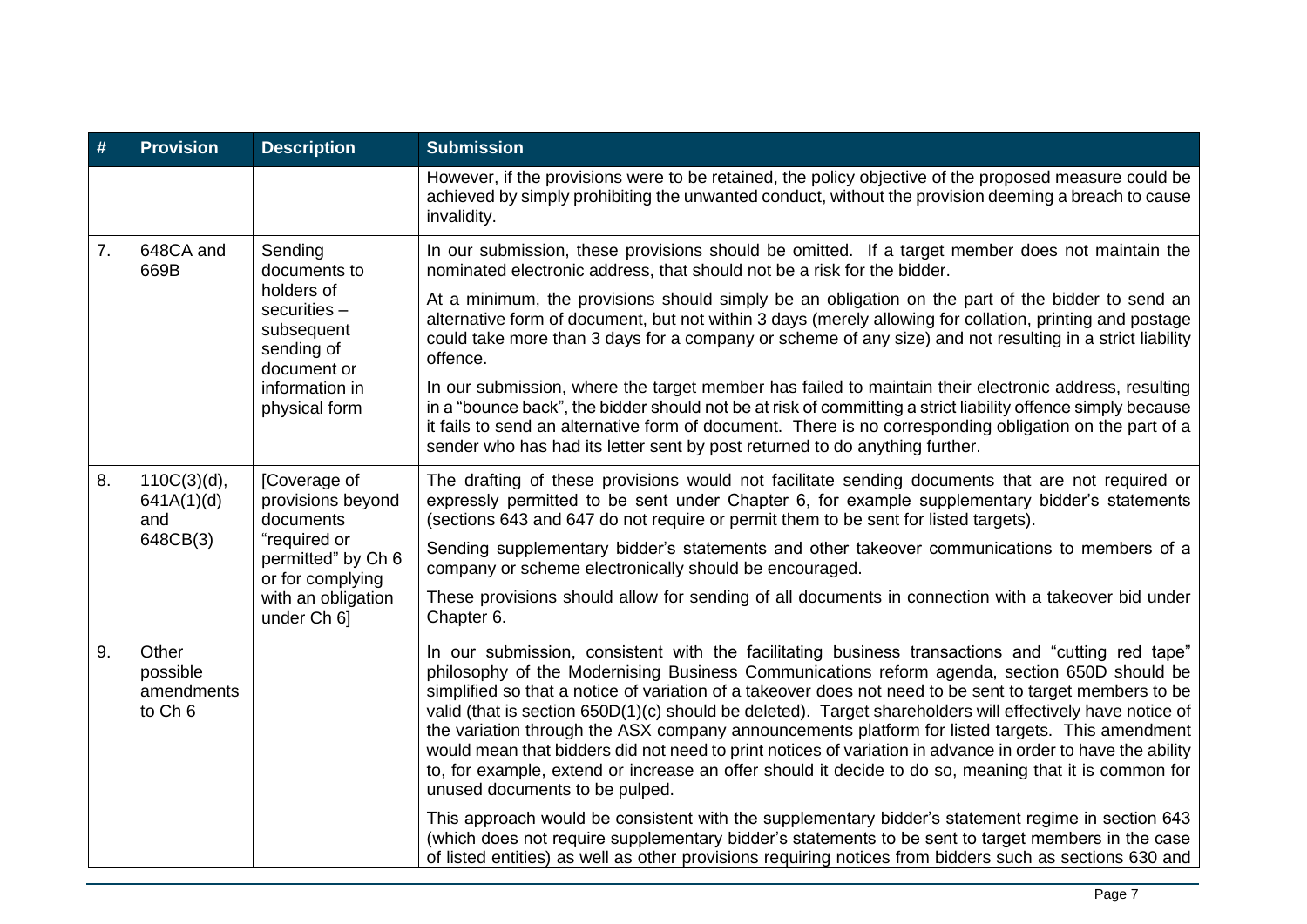| #   | <b>Provision</b>                                                           | <b>Description</b>                         | <b>Submission</b>                                                                                                                                                                                                                                                                                                                                                                                                                                                                                                                                                                                                                                                                                                                                                                                                                                                                                                                                                                                                                                                                                                                                                                                                   |
|-----|----------------------------------------------------------------------------|--------------------------------------------|---------------------------------------------------------------------------------------------------------------------------------------------------------------------------------------------------------------------------------------------------------------------------------------------------------------------------------------------------------------------------------------------------------------------------------------------------------------------------------------------------------------------------------------------------------------------------------------------------------------------------------------------------------------------------------------------------------------------------------------------------------------------------------------------------------------------------------------------------------------------------------------------------------------------------------------------------------------------------------------------------------------------------------------------------------------------------------------------------------------------------------------------------------------------------------------------------------------------|
|     |                                                                            |                                            | 650F (which relate to the status of conditions) which notices are not required to be sent to target<br>members.                                                                                                                                                                                                                                                                                                                                                                                                                                                                                                                                                                                                                                                                                                                                                                                                                                                                                                                                                                                                                                                                                                     |
|     |                                                                            |                                            | We would also be happy to provide details of other technical and procedural amendments to Chapter<br>6 that could be considered in due course.                                                                                                                                                                                                                                                                                                                                                                                                                                                                                                                                                                                                                                                                                                                                                                                                                                                                                                                                                                                                                                                                      |
|     | <b>Other provisions</b>                                                    |                                            |                                                                                                                                                                                                                                                                                                                                                                                                                                                                                                                                                                                                                                                                                                                                                                                                                                                                                                                                                                                                                                                                                                                                                                                                                     |
| 10. | Schedule 2,<br>Part 1 -<br>Amendments<br>to National<br><b>Credit Code</b> | [Sending]<br>documents]                    | Schedule 3 Part 1 of the Exposure Draft Bill is also generally supported, subject to the following<br>comments. The amendment of section 9 of the Electronic Transactions Act to remove the requirement<br>for positive consent (item 1) is welcomed, particularly for the many lenders that have a purely online<br>presence. The amendments do not, however, allow for a person who is unable for any reason to<br>receive notices electronically. This may be for medical reasons that make it difficult for a person to<br>use a keyboard or read information on a screen, or where the person is prevented from doing these<br>things for practical reasons such as a lack of computer equipment or access to the internet. This, in<br>our view can be addressed by amendments to section 9(1)(a) of the Electronic Transactions Act to<br>clarify that the information must be readily accessible so as to be useable for subsequent reference by<br>both electronic and alternate means. In practice, this just means the document has to be able to be<br>downloaded and printed. It should be acknowledged that this will make some products inaccessible<br>to those without electronic means of access. |
| 11. | Schedule 3                                                                 | [Publication<br>requirements -<br>various] | In our submission, these draft amendments are generally acceptable except the expression "manner<br>that results in the notice being accessible to the public and reasonably prominent" is vague and<br>uncertain in the context of electronic dissemination. The Draft EM itself gives no examples of what<br>could be regarded as a notice being "accessible to the public and reasonably prominent".                                                                                                                                                                                                                                                                                                                                                                                                                                                                                                                                                                                                                                                                                                                                                                                                             |
|     |                                                                            |                                            | What is "reasonably prominent" intended mean in the context of the world wide web? Is this to be<br>determined in the context of a particular website or the ease with which a website can be found by<br>searching? In our submission, the drafting is likely to give rise to significant practical difficulties when<br>the time comes to apply the provisions.                                                                                                                                                                                                                                                                                                                                                                                                                                                                                                                                                                                                                                                                                                                                                                                                                                                   |
|     |                                                                            |                                            | The possibility of uncertainty is alluded to in the Draft EM at [3.10].                                                                                                                                                                                                                                                                                                                                                                                                                                                                                                                                                                                                                                                                                                                                                                                                                                                                                                                                                                                                                                                                                                                                             |
|     |                                                                            |                                            | The problem will be most acute with public notices that are required for the validity of some step or<br>action under a piece of legislation. The absence of a clear test may cast doubt (for no good reason)<br>on the validity of the step or action merely due to possible non-compliance with a formality.                                                                                                                                                                                                                                                                                                                                                                                                                                                                                                                                                                                                                                                                                                                                                                                                                                                                                                      |